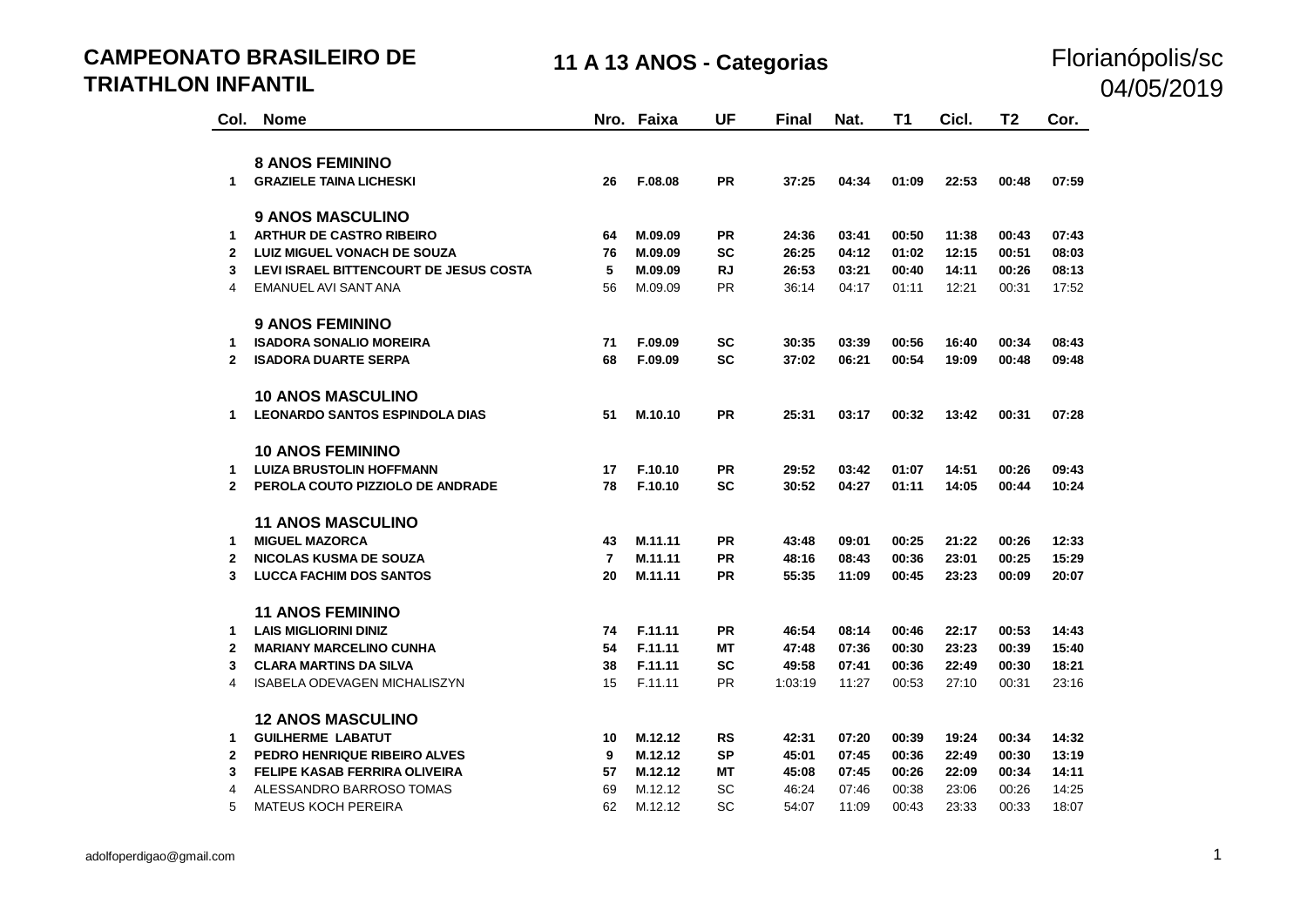**CAMPEONATO BRASILEIRO DE TRIATHLON INFANTIL**

## 11 A 13 ANOS - Categorias **Florianópolis/sc**

# 04/05/2019

| Col.           | <b>Nome</b>                           |    | Nro. Faixa | <b>UF</b> | <b>Final</b> | Nat.  | T1    | Cicl. | T2    | Cor.  |
|----------------|---------------------------------------|----|------------|-----------|--------------|-------|-------|-------|-------|-------|
|                | <b>12 ANOS FEMININO</b>               |    |            |           |              |       |       |       |       |       |
| 1              | <b>LARISSA TAVORA LIMA</b>            | 4  | F.12.12    | <b>PR</b> | 45:15        | 08:22 | 00:29 | 20:39 | 00:22 | 15:22 |
| $\mathbf{2}$   | <b>ANA CAROLINA LICHESKI</b>          | 25 | F.12.12    | <b>PR</b> | 45:40        | 07:57 | 00:41 | 22:10 | 00:34 | 14:17 |
| 3              | <b>MARIA CLARA ABREU BORGES CUNHA</b> | 23 | F.12.12    | GO        | 46:31        | 08:19 | 00:38 | 20:31 | 00:46 | 16:15 |
| $\overline{4}$ | <b>GABRIELA LABATUT</b>               | 11 | F.12.12    | <b>RS</b> | 52:24        | 09:15 | 01:00 | 23:50 | 00:57 | 17:19 |
|                | <b>13 ANOS MASCULINO</b>              |    |            |           |              |       |       |       |       |       |
| 1              | <b>NICOLAS CARVALHO SILVA</b>         | 65 | M.13.13    | <b>PR</b> | 41:21        | 07:12 | 00:31 | 19:37 | 00:37 | 13:21 |
| $\mathbf{2}$   | <b>CAIO CESAR DE ALMEIDA ARANTES</b>  | 18 | M.13.13    | <b>PR</b> | 44:28        | 08:25 | 00:36 | 22:02 | 00:53 | 12:32 |
| 3              | PEDRO HENRIQUE DAUDT DANIELLI         | 30 | M.13.13    | <b>RJ</b> | 44:57        | 08:43 | 00:33 | 21:03 | 00:27 | 14:09 |
| 4              | CAIO HENRIQUE MELLO MADALHANO         | 72 | M.13.13    | SC        | 46:54        | 07:50 | 00:35 | 21:41 | 00:18 | 16:28 |
| 5              | CECIL EDUARDO MEIRELLES OLIVEIRA      | 53 | M.13.13    | PR        | 46:56        | 09:05 | 00:53 | 21:45 | 00:28 | 14:43 |
| 6              | ENZO COELHO BOTELHO                   | 41 | M.13.13    | SC        | 47:17        | 08:40 | 00:33 | 22:57 | 00:29 | 14:36 |
| $\overline{7}$ | FELIPE PIGNOLO LUZ                    | 46 | M.13.13    | SC        | 50:30        | 08:56 | 01:22 | 24:25 | 00:33 | 15:11 |
| 8              | <b>GABRIEL POLLI MEDEIROS</b>         | 49 | M.13.13    | <b>PR</b> | 57:37        | 10:08 | 00:53 | 24:18 | 00:46 | 21:29 |
|                | <b>13 ANOS FEMININO</b>               |    |            |           |              |       |       |       |       |       |
| $\mathbf 1$    | <b>SOPHIA SILVA GOMES</b>             | 16 | F.13.13    | <b>PR</b> | 48:45        | 08:29 | 01:02 | 22:11 | 00:38 | 16:24 |
| $\mathbf{2}$   | <b>KAUANE MARTINS AMORIM</b>          | 48 | F.13.13    | <b>SC</b> | 49:14        | 07:52 | 00:35 | 23:35 | 00:27 | 16:42 |
| 3              | <b>ALYCE PEREIRA SANTOS</b>           | 13 | F.13.13    | <b>RJ</b> | 50:20        | 10:00 | 00:34 | 25:06 | 00:33 | 14:05 |
| 4              | LAIS GABRIELLE SOUZA VANNY            | 44 | F.13.13    | SC        | 51:55        | 07:47 | 00:34 | 23:44 | 00:24 | 19:24 |
| 5              | CLARA LUIZA BOHNEN                    | 79 | F.13.13    | SC        | 56:43        | 08:35 | 01:08 | 25:51 | 00:22 | 20:45 |
|                | <b>14 ANOS MASCULINO</b>              |    |            |           |              |       |       |       |       |       |
| 1              | <b>VINICIUS AVI SANT ANA</b>          | 55 | M.14.14    | <b>PR</b> | 35:58        | 06:29 | 00:32 | 17:36 | 00:31 | 10:49 |
| 2              | <b>LUCA DE ASSIS MOREIRA ASCENCO</b>  | 31 | M.14.14    | GO        | 37:11        | 06:01 | 00:37 | 17:44 | 01:00 | 11:48 |
| 3              | <b>KAYO LUAN PINHEIRO EIRAS</b>       | 40 | M.14.14    | <b>SC</b> | 39:14        | 07:10 | 00:47 | 18:50 | 00:25 | 11:59 |
| 4              | <b>JOAO VITOR MAZORCA</b>             | 42 | M.14.14    | PR        | 40:09        | 06:50 | 00:34 | 19:57 | 00:30 | 12:16 |
| 5              | JOAO PEDRO RAUBER SILVA               | 22 | M.14.14    | <b>SC</b> | 41:20        | 06:48 | 00:32 | 20:54 | 00:41 | 12:22 |
| 6              | RENAN BRUNO DA SILVA                  | 47 | M.14.14    | SC        | 42:31        | 07:21 | 00:35 | 21:33 | 00:28 | 12:32 |
| 7              | HENRIQUE DE CARVALHO TANAKA           | 35 | M.14.14    | SC        | 48:10        | 10:08 | 00:56 | 22:05 | 00:39 | 14:20 |
| 8              | <b>BERNARDO NICOLUZZI VIEIRA</b>      | 61 | M.14.14    | PR        | 48:22        | 08:53 | 01:37 | 23:27 | 00:38 | 13:46 |
|                | <b>14 ANOS FEMININO</b>               |    |            |           |              |       |       |       |       |       |
| 1              | <b>TAMYE ROSA FAGUNDES</b>            | 19 | F.14.14    | <b>SP</b> | 45:30        | 07:00 | 00:37 | 22:43 | 00:37 | 14:31 |
| $\mathbf{2}$   | <b>MARIA CLARA REIG DA COSTA</b>      | 73 | F.14.14    | <b>SC</b> | 45:56        | 07:58 | 00:37 | 22:05 | 00:22 | 14:53 |